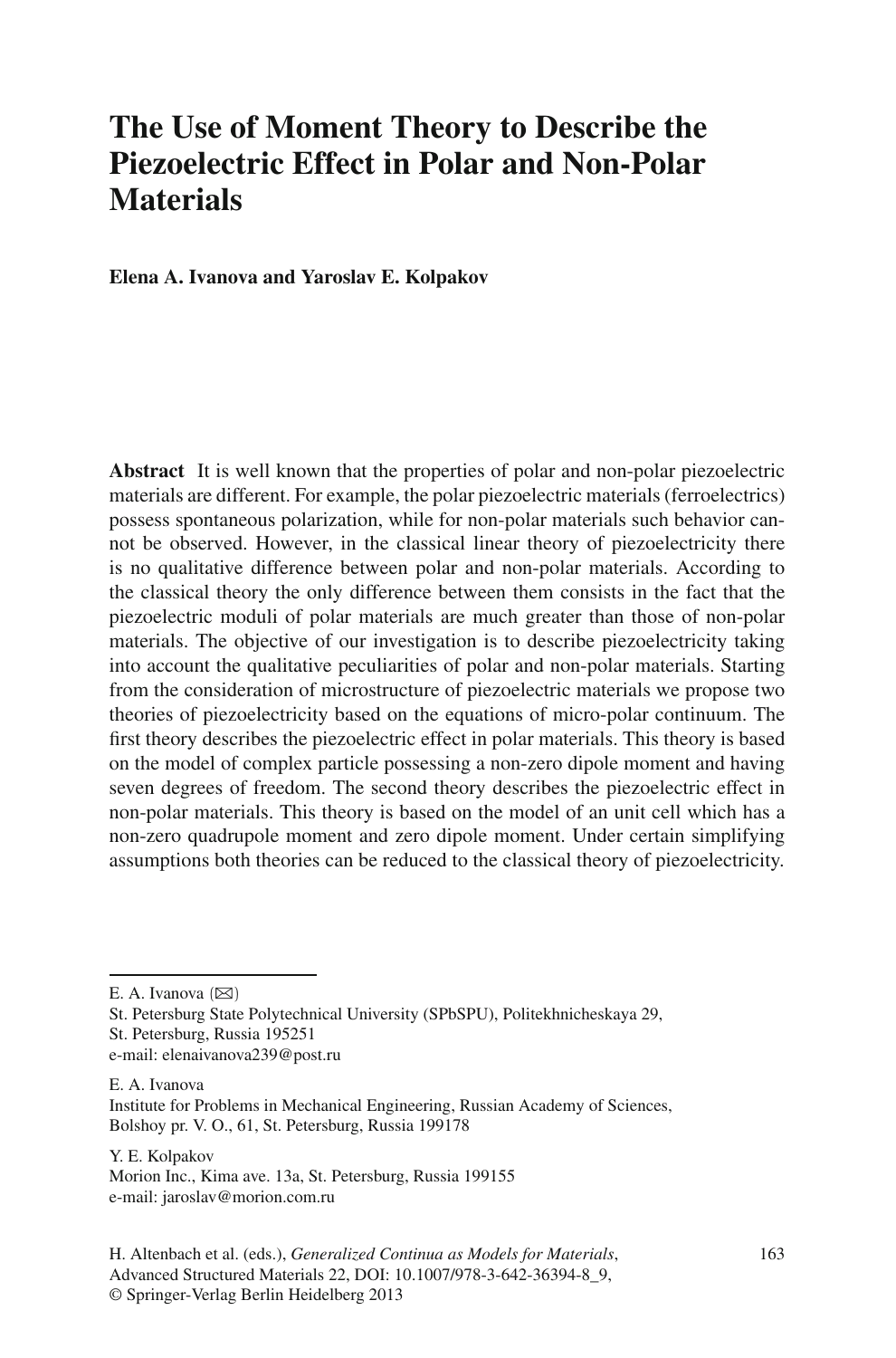#### **1 Introduction**

There exist many crystals having piezoelectric properties. The piezoelectric properties reveal themselves as a result of the influence of electromagnetic fields on matter. Piezoelectric materials can be divided into two classes: polar and non-polar piezoelectrics. For example, LiGaO<sub>2</sub>, Li<sub>2</sub>GeO<sub>3</sub>, CdTe, BaTiO<sub>3</sub>, PZT, Pb<sub>5</sub>Ge<sub>3</sub>O<sub>3</sub> are polar piezoelectrics, and  $\alpha$  – HIO<sub>3</sub>, KH<sub>2</sub>PO<sub>4</sub>, TeO<sub>2</sub>, Bi<sub>12</sub>GeO<sub>20</sub>, Bi<sub>12</sub>SiO<sub>20</sub>,  $\beta$  – ZnS,  $\alpha$  – SiO<sub>2</sub> are non-polar piezoelectrics. The qualitative difference of properties of polar and non-polar piezoelectric materials consists in the fact that in contrast to non-polar piezoelectrics the polar piezoelectric materials (ferroelectrics) have non-zero dipole moment unit volume, i. e. they possess spontaneous polarization. However, in the classical theory of piezoelectricity  $[1, 2]$  $[1, 2]$  $[1, 2]$  based on the equations of electrostatics and symmetric theory of elasticity, as well as in the improved theory of piezoelectricity [\[3](#page-14-2)] based on the equations of electrostatics and non-symmetric (moment) theory of elasticity, there is no qualitative difference between polar and non-polar materials. According to the classical theory the only difference between polar and non-polar materials is that the piezoelectric moduli of polar materials are much greater than those of non-polar materials. The most known approaches which allow us to take into account the electric microstructure and permanent electric polarization are developed in [\[4](#page-14-3)[–6](#page-15-0)]. We consider the method of description of piezoelectricity which allows us to take into account the qualitative peculiarities of polar and non-polar materials. This method was proposed by P. A. Zhilin (see [\[7,](#page-15-1) [8\]](#page-15-2)). The main ideas of the method are to consider the microstructure of piezoelectric materials and use the equations of micro-polar continuum. By another method, but also taking into account the microstructure of materials, the theories of polar piezoelectrics are constructed in [\[9](#page-15-3)[–12](#page-15-4)]. The theory of micromorphic thermoelastic continua taking into account electromagnetic effects is considered in [\[13\]](#page-15-5). On the basis of this theory the different aspects of theories of micromorphic piezoelectricity, micromorphic thermopiezoelectricity and magneto-electro-elasticity are discussed in [\[14](#page-15-6)[–17\]](#page-15-7). In the case of non-polar materials the microstructure approach to description of piezoelectric effects is also of interest because it allows us to take into account electric quadrupoles [\[18\]](#page-15-8). We propose two theories of piezoelectricity. The first theory describes the piezoelectric effect in polar materials, and the second one describes the piezoelectric effect in non-polar materials. We show that under certain simplifying assumptions both theories are reduced to the classical theory of piezoelectricity.

#### **2 Polar Piezoelectric Materials**

#### *2.1 Model of the Dipole Particle*

We consider the medium with particles that are neutral dipoles. The neutral dipole is a pair of charges  $q^+ = q$  and  $q^- = -q$  separated by a distance. The dipole can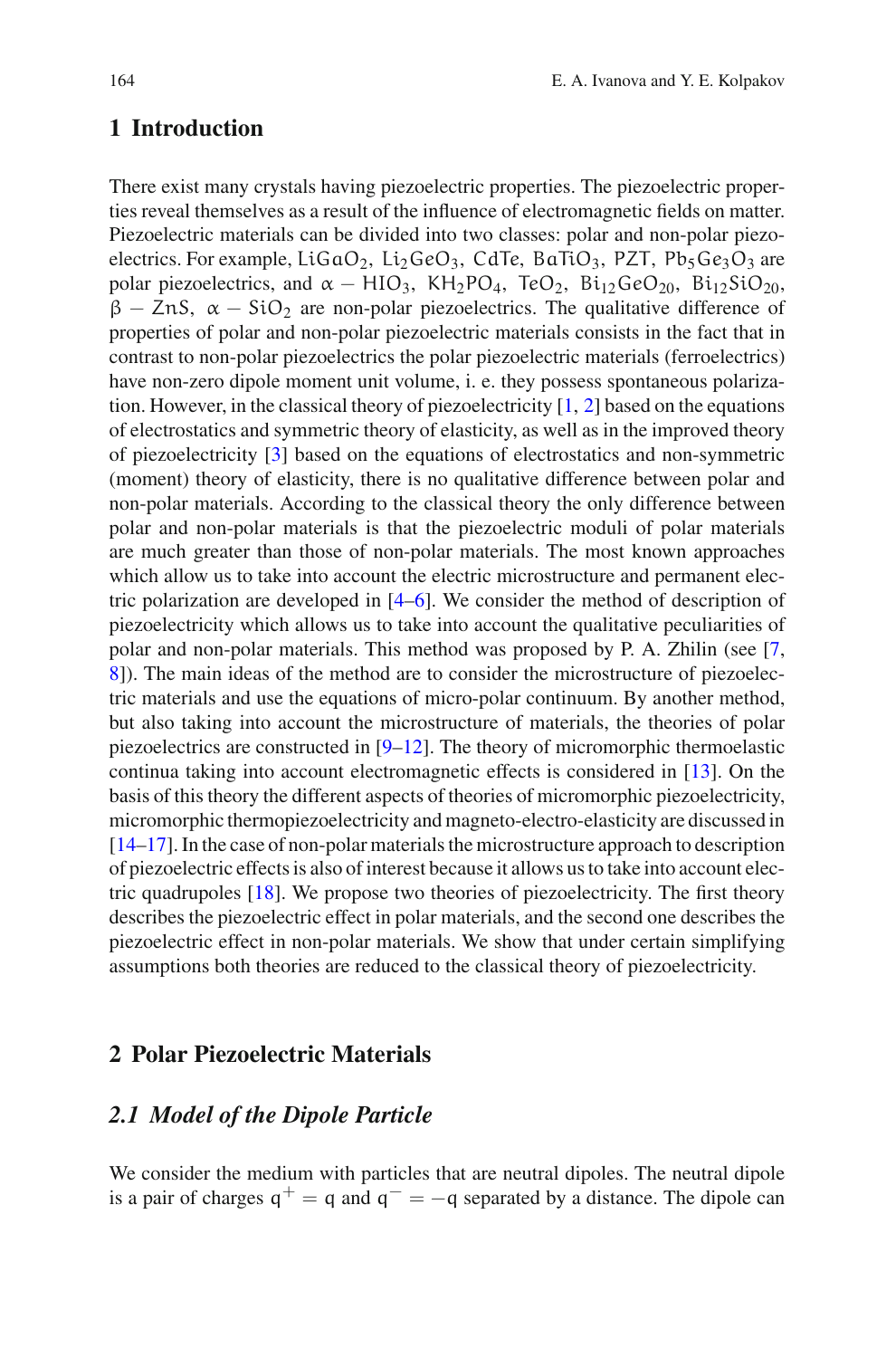#### <span id="page-2-0"></span>**Fig. 1** The electric dipole



move and rotate in space, and also change its value, i. e. it can stretch and compress. The reference position of the dipole (see Fig. [1\)](#page-2-0) is characterized by the following quantities. Radius-vectors  $\mathbf{R}_0^+$  and  $\mathbf{R}_0^-$  determine the positions of charges  $q^+$  and  $q^$ correspondingly, vector  $I_0$  determines the relative position of the dipole charges, and radius-vector  $\mathbf{r}_0$  determines the position of dipole center. When passing to the actual position the charges  $q^+$  and  $q^-$  move to the points determined by radius-vectors **R**<sup>+</sup> and **R**<sup>−</sup> correspondingly, the dipole center moves to the point determined by radius-vector **r**. Vector **l** determining the relative position of the charges of dipole in the actual configuration is equal to  $\mathbf{R}^+ - \mathbf{R}^-$ . The quantities characterizing the displacements of the dipole center and dipole charges are determined as

$$
\mathbf{u} = \mathbf{r} - \mathbf{r}_0, \qquad \mathbf{u}^+ = \mathbf{R}^+ - \mathbf{R}_0^+, \qquad \mathbf{u}^- = \mathbf{R}^- - \mathbf{R}_0^-.
$$
 (1)

Let us introduce the dipole moments in the reference and actual positions and denote them by  $\mathbf{d}_0$  and  $\mathbf{d}$ , correspondingly:

$$
\mathbf{d}_0 = \mathbf{q}\mathbf{l}_0 = \mathbf{q}(\mathbf{R}_0^+ - \mathbf{R}_0^-), \quad \mathbf{d} = \mathbf{q}\mathbf{l} = \mathbf{q}(\mathbf{R}^+ - \mathbf{R}^-).
$$
 (2)

In addition, let us introduce the polarization vector **p** equal to change in dipole moment and the scalar quantity  $\xi$  being the relative change in absolute value of dipole moment:

$$
\mathbf{p} = \mathbf{d} - \mathbf{d}_0, \qquad |\mathbf{d}| = |\mathbf{d}_0| (1 + \xi). \tag{3}
$$

<span id="page-2-1"></span>After simple transformations we obtain the following formula for **p**:

$$
\mathbf{p} = \mathbf{p}_1 + \mathbf{p}_2, \qquad \mathbf{p}_1 = \xi \mathbf{d}_0, \qquad \mathbf{p}_2 = \boldsymbol{\phi} \times \mathbf{d}_0,\tag{4}
$$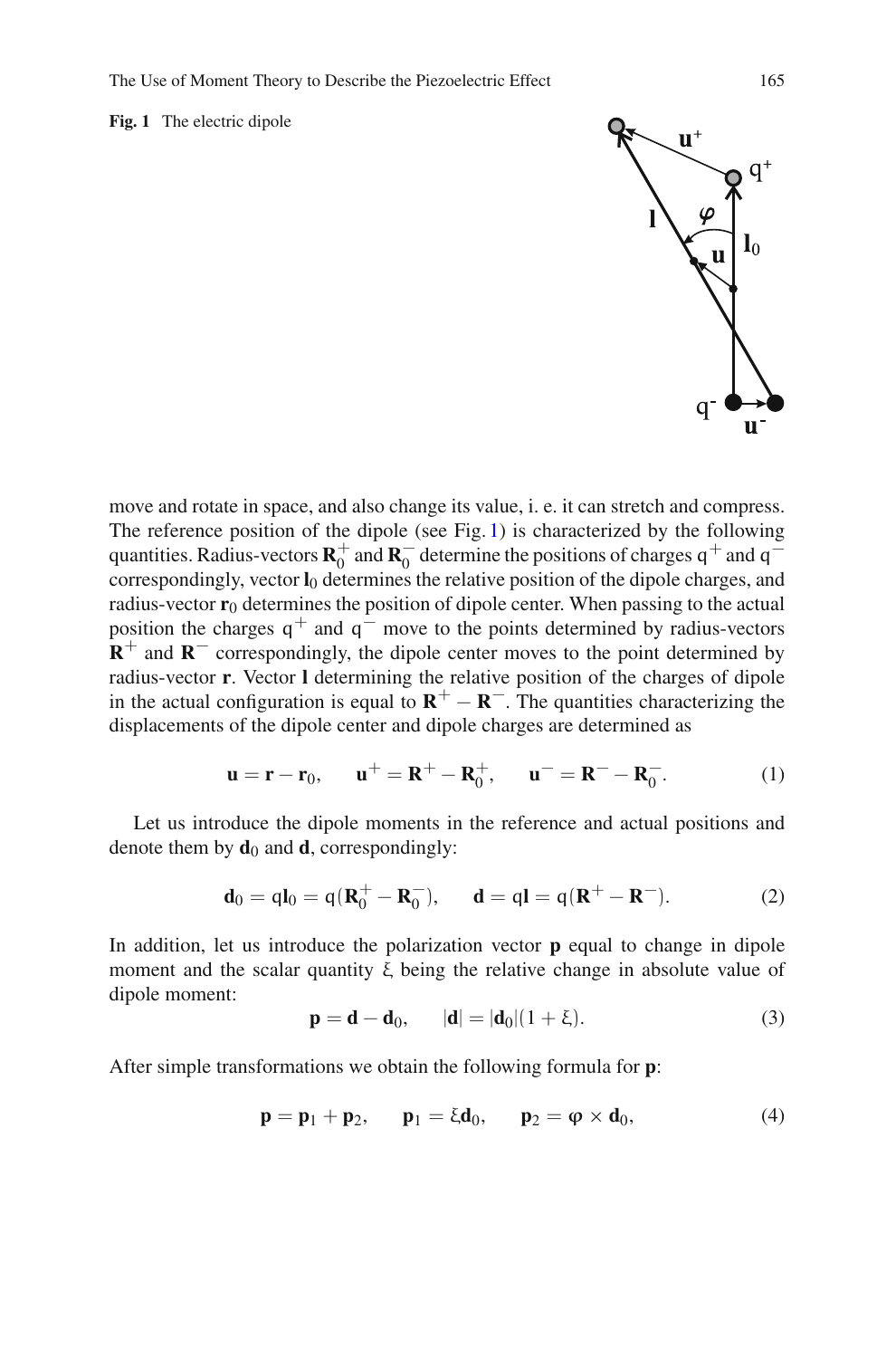where  $\varphi$  is the rotation vector of the dipole. Equation [\(4\)](#page-2-1) is obtained under the assumption of smallness of rotation and extension of the dipole. This assumption is justified because we consider the linear theory.

Now we write the expression for the rate of energy change due to the influence of electric field on the dipole:

$$
\dot{\mathbf{e}} = \mathbf{F}^+ \cdot \mathbf{v}^+ + \mathbf{F}^- \cdot \mathbf{v}^-.
$$
 (5)

Here **F**<sup>+</sup> and **F**<sup>−</sup> are forces acting on the positive charge and negative charge, correspondingly; **v**+, **v**<sup>−</sup> are the velocities of these charges. Using the known formula for force acting on a charged particle we have  $\mathbf{F} = q\mathbf{E}$ , where  $\mathbf{E}$  is the electric field vector. Let us perform the following transformations:

$$
\dot{\mathbf{e}} = \mathbf{q}^+ \mathbf{E}(\mathbf{R}^+) \cdot \dot{\mathbf{u}}^+ + \mathbf{q}^- \mathbf{E}(\mathbf{R}^-) \cdot \dot{\mathbf{u}}^-
$$
  
=  $\mathbf{q}(\mathbf{E}(\mathbf{R}^+) - \mathbf{E}(\mathbf{R}^-)) \cdot \dot{\mathbf{u}} + \mathbf{q} \mathbf{E}(\mathbf{R}^+) \cdot \frac{1}{2\mathbf{q}} \dot{\mathbf{p}} + \mathbf{q} \mathbf{E}(\mathbf{R}^-) \cdot \frac{1}{2\mathbf{q}} \dot{\mathbf{p}}$   
=  $\mathbf{d}_0 \cdot (\nabla \mathbf{E}) \cdot \dot{\mathbf{u}} + \mathbf{E} \cdot \dot{\mathbf{p}}$ .

Using Eq. [\(4\)](#page-2-1) we calculate the time derivative of the polarization vector

$$
\dot{\mathbf{p}} = \dot{\xi}\mathbf{d}_0 + \dot{\boldsymbol{\varphi}} \times \mathbf{d}_0. \tag{6}
$$

<span id="page-3-2"></span>Thus, the rate of energy change has the form

$$
\dot{\mathbf{e}} = \mathbf{d}_0 \cdot (\nabla \mathbf{E}) \cdot \dot{\mathbf{u}} + (\mathbf{d}_0 \times \mathbf{E}) \cdot \dot{\boldsymbol{\varphi}} + (\mathbf{d}_0 \cdot \mathbf{E}) \dot{\boldsymbol{\xi}}.
$$
 (7)

## *2.2 Spontaneous and Piezoelectric Polarization of the Medium*

Now we introduce the density of the spontaneous polarization  $\mathcal{P}^s$  of a continuous medium

$$
\mathcal{P}^{s} = \lim_{\Delta V \to 0} \frac{\sum_{k \in \Delta V} \mathbf{d}_{0k}}{\Delta V}.
$$
 (8)

<span id="page-3-0"></span>We define the density of the piezoelectric polarization  $\mathcal{P}^p$  as a limit of the ratio

$$
\mathcal{P}^{\mathcal{P}} = \lim_{\Delta V \to 0} \frac{\sum_{k \in \Delta V} \mathbf{p}_k}{\Delta V} = \mathcal{P}_1^{\mathcal{P}} + \mathcal{P}_2^{\mathcal{P}},\tag{9}
$$

<span id="page-3-1"></span>where

$$
\mathcal{P}_1^{\mathcal{P}} = \xi \mathcal{P}^{\mathcal{S}}, \qquad \mathcal{P}_2^{\mathcal{P}} = \varphi \times \mathcal{P}^{\mathcal{S}}.
$$
 (10)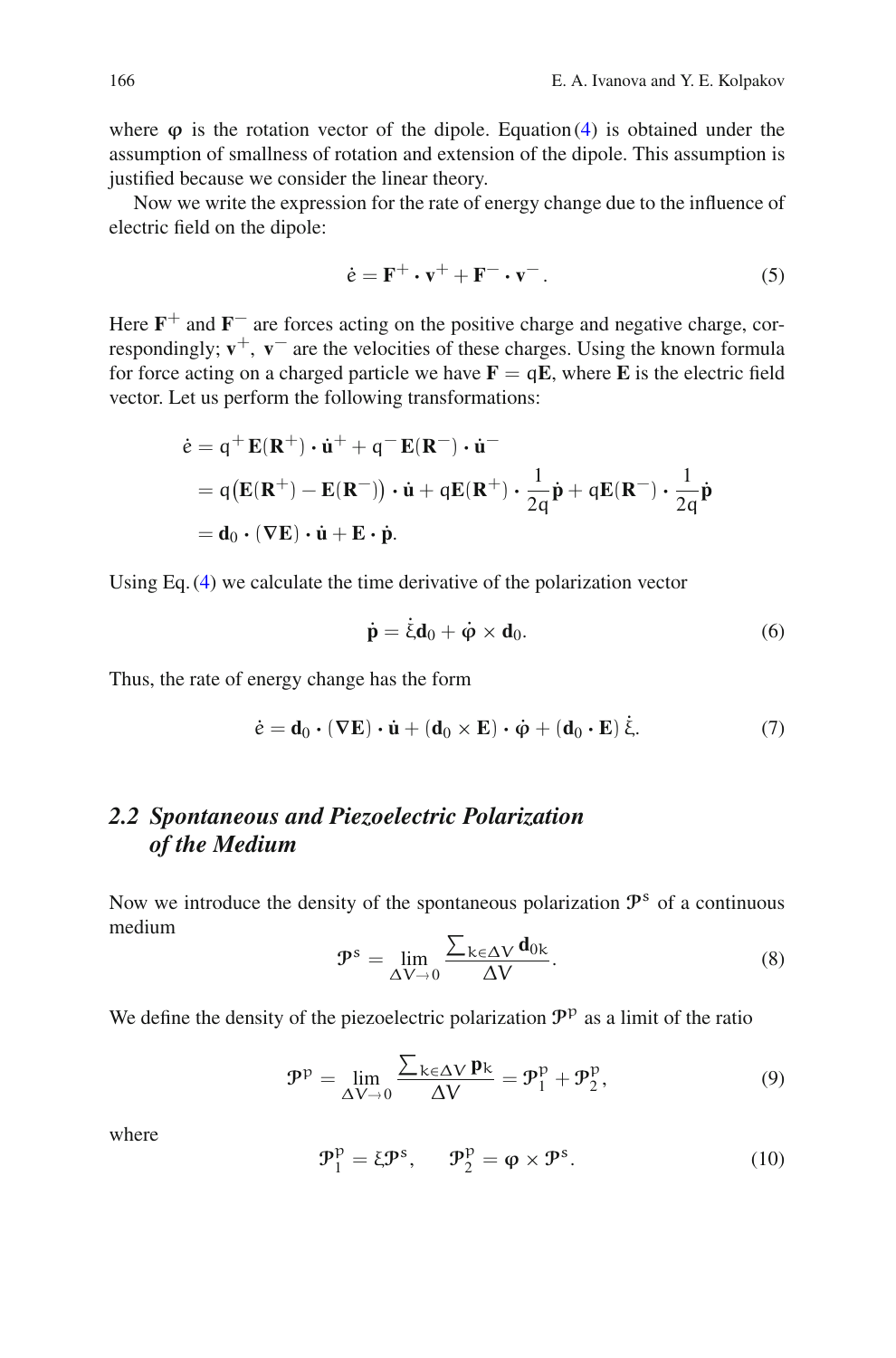Thus, vector  $\mathcal{P}^{\mathcal{P}}$  is a sum of the piezoelectric polarizations of different nature. Vector  $\mathcal{P}_1^{\mathcal{P}}$  is concerned with the change in absolute value of dipole moment, and vector  $\mathcal{P}_2^{\mathcal{P}}$  is concerned with the rotation of dipole moment. These vectors are mutually orthogonal.

<span id="page-4-1"></span>Using Eqs.  $(9)$ ,  $(10)$  we write the analogue of Eq.  $(7)$  for continuous medium

$$
\dot{\mathcal{E}} = \mathcal{P}^s \cdot (\nabla \mathbf{E}) \cdot \dot{\mathbf{u}} + (\mathcal{P}^s \times \mathbf{E}) \cdot \dot{\boldsymbol{\varphi}} + (\mathcal{P}^s \cdot \mathbf{E}) \dot{\boldsymbol{\xi}}.
$$
 (11)

We suppose the effect of electric field to be an external action. There are two ways to calculate the power of this external action. On the one hand, the power of external actions per unit volume of continuous medium is equal to  $\rho \mathbf{F} \cdot \dot{\mathbf{u}} + \rho \mathbf{L} \cdot \dot{\phi}$ , where  $\rho \mathbf{F}$ is the body force, ρ**L** is the body moment. On the other hand, the power of external actions is equal to that part of the rate of energy change  $\hat{\mathcal{E}}$  which depends on the velocities  $\dot{u}$  and  $\dot{\varphi}$ . Thus, we obtain

$$
\rho \mathbf{F} \cdot \dot{\mathbf{u}} + \rho \mathbf{L} \cdot \dot{\phi} = \mathcal{P}^s \cdot (\nabla \mathbf{E}) \cdot \dot{\mathbf{u}} + (\mathcal{P}^s \times \mathbf{E}) \cdot \dot{\phi}.
$$
 (12)

<span id="page-4-0"></span>Comparing the left-hand and the right-hand sides of Eq. [\(12\)](#page-4-0) we conclude that the coefficient of **u** on the right-hand side of the equation can be associated with a body force and the coefficient of  $\dot{\phi}$  on the right-hand side of the equation can be associated with a body moment:

<span id="page-4-3"></span>
$$
\rho \mathbf{F} = \mathcal{P}^s \cdot \nabla \mathbf{E}, \qquad \rho \mathbf{L} = \mathcal{P}^s \times \mathbf{E}.
$$
 (13)

<span id="page-4-2"></span>Thus, the physical meaning of the first two terms on the right-hand side of Eq. [\(11\)](#page-4-1) has been determined. The last term can be associated with the quantity *Q* characterizing the energy supply from an external source:

$$
\mathcal{Q} = (\mathcal{P}^s \cdot \mathbf{E})\dot{\xi}.
$$
 (14)

#### *2.3 Equations of Polar Piezoelectric Medium*

In view of expressions [\(13\)](#page-4-2) for the body force and moment, the equations of motion of the polar piezoelectric medium in the linear approximation are written as

$$
\nabla \cdot \boldsymbol{\tau} - \frac{1}{2} \nabla \times \mathbf{q} + \mathcal{P}^s \cdot \nabla \mathbf{E} = \rho \ddot{\mathbf{u}},
$$
 (15)

<span id="page-4-5"></span><span id="page-4-4"></span>
$$
\nabla \times \mathbf{m} + \mathbf{q} + \mathcal{P}^s \times \mathbf{E} = \rho \mathbf{J} \cdot \ddot{\boldsymbol{\varphi}}.
$$
 (16)

Here  $\tau$  is the symmetric part of stress tensor, **q** is the vector characterizing the antisymmetric part of stress tensor, **m** is the vector characterizing the antisymmetric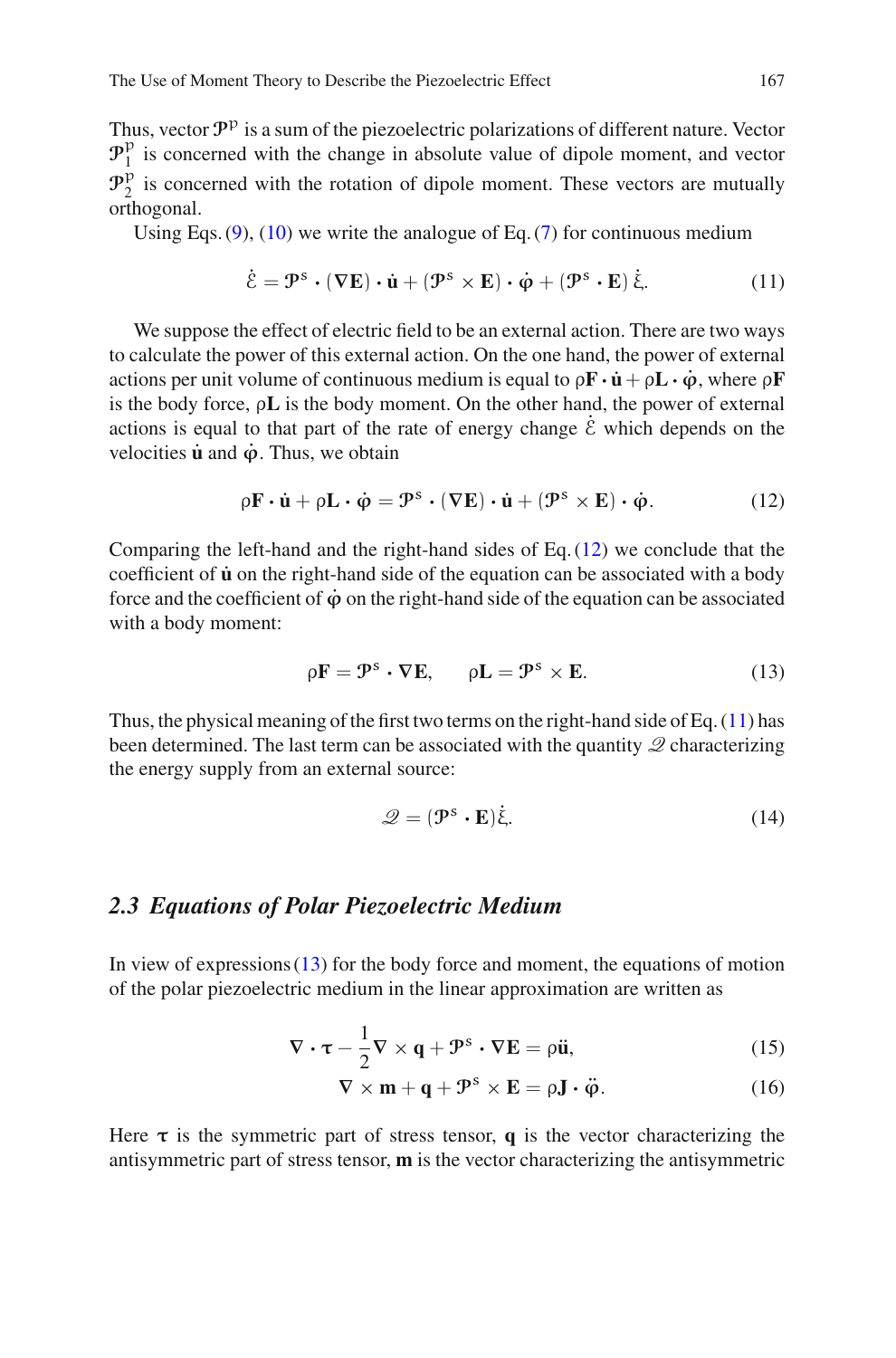part of moment stress tensor,  $\rho$  is the mass density in the reference configuration and **J** is the inertia tensor per unit mass.

<span id="page-5-0"></span>We introduce the electric induction vector **D** by the relation

$$
\mathbf{D} = \varepsilon_0 \mathbf{E} + \mathbf{\mathcal{P}}^{\mathbf{p}},\tag{17}
$$

<span id="page-5-1"></span>where  $\varepsilon_0$  is the permittivity of free space. Using Eqs. [\(9\)](#page-3-0), [\(10\)](#page-3-1) we rewrite Eq. [\(17\)](#page-5-0) in the form

<span id="page-5-6"></span>
$$
\mathbf{D} = \varepsilon_0 \mathbf{E} + \xi \mathbf{P}^{\rm s} + \boldsymbol{\varphi} \times \mathbf{P}^{\rm s}.
$$
 (18)

In view of Eq.  $(18)$  the equation of electrostatics

$$
\nabla \cdot \mathbf{D} = 0 \tag{19}
$$

<span id="page-5-2"></span>takes the form

$$
\nabla \cdot \left[ \varepsilon_0 \mathbf{E} + \xi \mathbf{P}^{\rm s} + \boldsymbol{\varphi} \times \mathbf{P}^{\rm s} \right] = 0. \tag{20}
$$

According to Eq. [\(20\)](#page-5-2) the Cauchy–Green relation between **D** and **E** adopted in the classical theory of piezoelectricity is unnecessary in the theory under consideration and it should be replaced by the Cauchy–Green relation between ξ and the projection of **E** on **P**s. This is one of the essential differences between the micro-polar theory of piezoelectric medium and the classical theory of piezoelectricity.

<span id="page-5-4"></span>Now we formulate the energy balance equation

$$
\rho \dot{\mathcal{U}} = \tau \cdot \dot{\mathbf{g}} - \mathbf{q} \cdot \dot{\mathbf{\theta}} - \mathbf{m} \cdot \dot{\gamma} + \nabla \cdot \mathbf{h} + \mathcal{Q},\tag{21}
$$

where **h** is the heat flow vector,  $\mathcal{Q}$  is the rate of energy supply from an external source, **g** is the strain tensor,  $\theta$  and  $\gamma$  are the strain vectors connected with the rotational degrees of freedom:

$$
\mathbf{g} = \frac{1}{2} \left( \nabla \mathbf{u} + \nabla \mathbf{u}^{\mathsf{T}} \right), \quad \mathbf{\theta} = \boldsymbol{\phi} - \frac{1}{2} \, \nabla \times \mathbf{u}, \quad \boldsymbol{\gamma} = \nabla \times \boldsymbol{\phi}. \tag{22}
$$

<span id="page-5-5"></span><span id="page-5-3"></span>In order to obtain the Cauchy–Green relations we use the method developed by P. A. Zhilin [\[7](#page-15-1), [8](#page-15-2)]. We represent **τ**, **q** and **m** in the form

$$
\tau = \tau_e + \tau_f, \qquad q = q_e + q_f, \qquad m = m_e + m_f,\tag{23}
$$

where  $\tau_e$ ,  $\mathbf{q}_e$ ,  $\mathbf{m}_e$  are the elastic (independent of strain rate) parts of the force and moment stresses, and  $\tau_f$ ,  $\mathbf{q}_f$  and  $\mathbf{m}_f$  are the dissipative parts of these stresses. In view of Eq.  $(23)$  and the expression for the rate of energy supply  $(14)$  the energy balance equation  $(21)$  can be rewritten in the form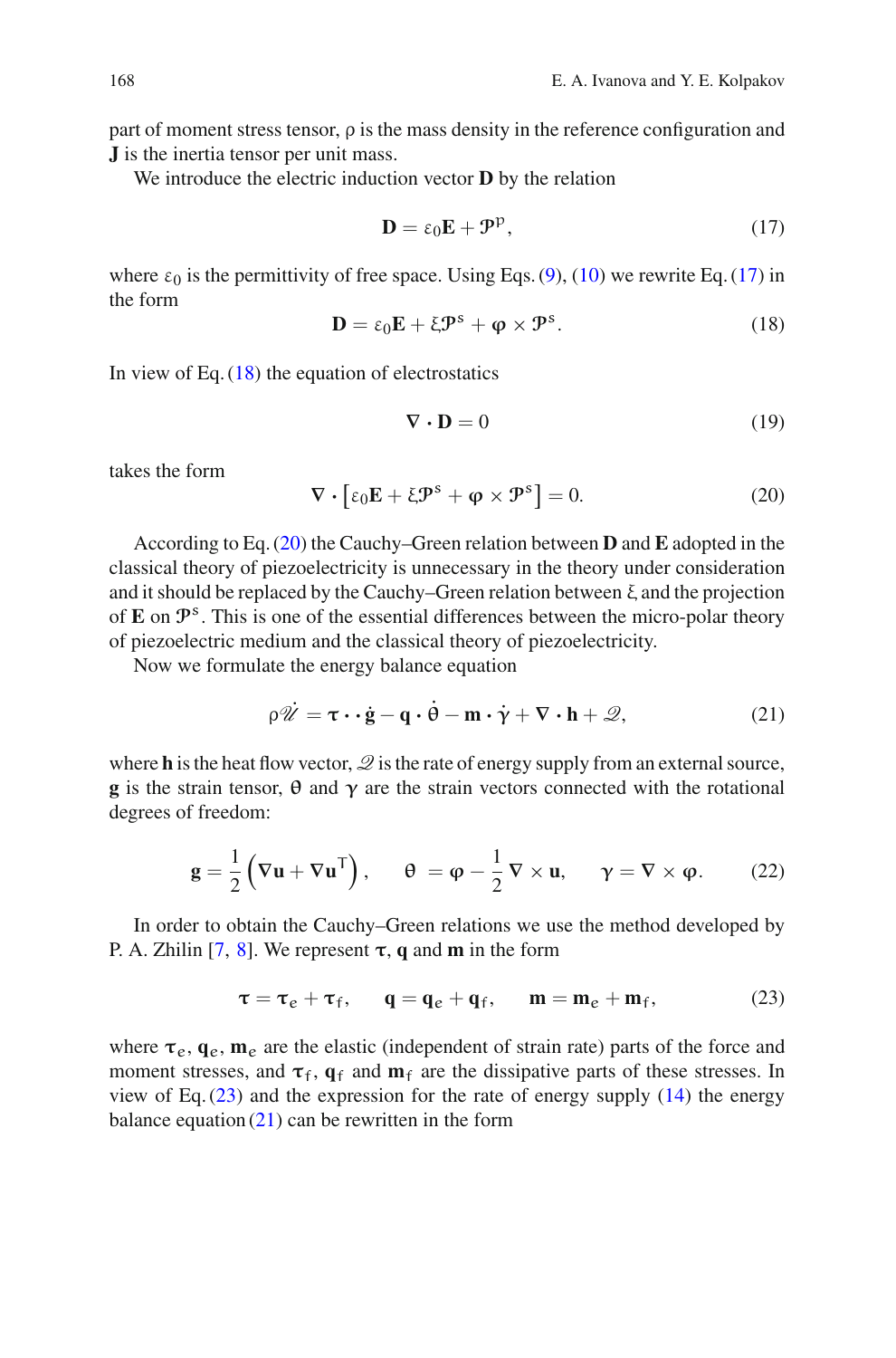The Use of Moment Theory to Describe the Piezoelectric Effect 169

$$
\rho \hat{\mathcal{U}} = \tau_e \cdot \dot{\mathbf{g}} - \mathbf{q}_e \cdot \dot{\theta} - \mathbf{m}_e \cdot \dot{\gamma} + (\mathbf{E} \cdot \mathcal{P}^s) \dot{\xi} + \nabla \cdot \mathbf{h} + \tau_f \cdot \dot{\mathbf{g}} - \mathbf{q}_f \cdot \dot{\theta} - \mathbf{m}_f \cdot \dot{\gamma}.
$$
 (24)

<span id="page-6-1"></span>Let us introduce two scalar quantities  $\vartheta$  and  $\mathscr H$  satisfying the equation

<span id="page-6-0"></span>
$$
\vartheta \mathscr{H} = \nabla \cdot \mathbf{h} + \boldsymbol{\tau}_f \cdot \boldsymbol{\cdot} \dot{\mathbf{g}} - \mathbf{q}_f \cdot \boldsymbol{\theta} - \mathbf{m}_f \cdot \dot{\boldsymbol{\gamma}},
$$
(25)

and call them the temperature and entropy, correspondingly. The following constitutive equation can be used for the heat flow vector **h**:

$$
\mathbf{h} = k \nabla \vartheta, \tag{26}
$$

<span id="page-6-2"></span>where k is the heat-conduction coefficient of the medium. Substituting Eq.  $(26)$  into Eq.  $(25)$  we obtain the heat conduction equation

$$
k\Delta\vartheta - \vartheta \dot{\mathscr{H}} = -\tau_f \cdot \dot{g} + q_f \cdot \dot{\theta} + m_f \cdot \dot{\gamma}.
$$
 (27)

The terms on the right-hand side of Eq.  $(27)$  characterize the heat production connected with the dissipative processes.

<span id="page-6-3"></span>Using Eq.  $(25)$  we rewrite the energy balance equation  $(21)$  in the form

$$
\rho \dot{\mathscr{U}} = \boldsymbol{\tau}_e \cdot \boldsymbol{\cdot} \dot{\mathbf{g}} - \mathbf{q}_e \cdot \dot{\boldsymbol{\theta}} - \mathbf{m}_e \cdot \dot{\boldsymbol{\gamma}} + (\mathbf{E} \cdot \mathcal{P}^s) \dot{\boldsymbol{\xi}} + \vartheta \dot{\mathscr{H}}.
$$
 (28)

<span id="page-6-5"></span>Hence  $\mathcal{U} = \mathcal{U}(\mathbf{g}, \theta, \gamma, \mathcal{P}, \xi, \mathcal{H})$ , from Eq. [\(28\)](#page-6-3) we obtain the Cauchy–Green relations

<span id="page-6-4"></span>
$$
\tau_e = \frac{\partial \rho \mathcal{U}}{\partial g}, \qquad \mathbf{q}_e = -\frac{\partial \rho \mathcal{U}}{\partial \theta}, \qquad \mathbf{m}_e = -\frac{\partial \rho \mathcal{U}}{\partial \gamma},
$$
  

$$
\mathbf{E} \cdot \mathcal{P}^s = \frac{\partial \rho \mathcal{U}}{\partial \xi}, \qquad \vartheta = \frac{\partial \rho \mathcal{U}}{\partial \mathcal{H}}.
$$
 (29)

Let us represent the internal energy as the positive defined quadratic form

$$
\rho \mathscr{U} = \frac{1}{2} \mathbf{g} \cdot \mathbf{C}^{(g)} \cdot \mathbf{g} + \frac{1}{2} \theta \cdot \mathbf{C}^{(\theta)} \cdot \theta + \frac{1}{2} \gamma \cdot \mathbf{C}^{(\gamma)} \cdot \gamma + \frac{1}{2} \mathbf{C}^{(\xi)} \xi^2 + \frac{1}{2} \mathbf{C}^{(\mathscr{H})} \mathscr{H}^2 + \theta \cdot \mathbf{C}^{(\theta g)} \cdot \mathbf{g} + \gamma \cdot \mathbf{C}^{(\gamma g)} \cdot \mathbf{g} + \xi \mathbf{C}^{(\xi g)} \cdot \mathbf{g} \qquad (30) + \mathscr{H} \mathbf{C}^{(\mathscr{H} g)} \cdot \mathbf{g} + \gamma \cdot \mathbf{C}^{(\gamma \theta)} \cdot \theta + \xi \mathbf{C}^{(\xi \theta)} \cdot \theta + \mathscr{H} \mathbf{C}^{(\mathscr{H} \theta)} \cdot \theta + \xi \mathbf{C}^{(\xi \gamma)} \cdot \gamma + \mathscr{H} \mathbf{C}^{(\mathscr{H} \gamma)} \cdot \gamma + \mathbf{C}^{(\xi \mathscr{H})} \xi \mathscr{H}.
$$

Substituting Eq.  $(30)$  into the Cauchy–Green relations  $(29)$  we get the constitutive equations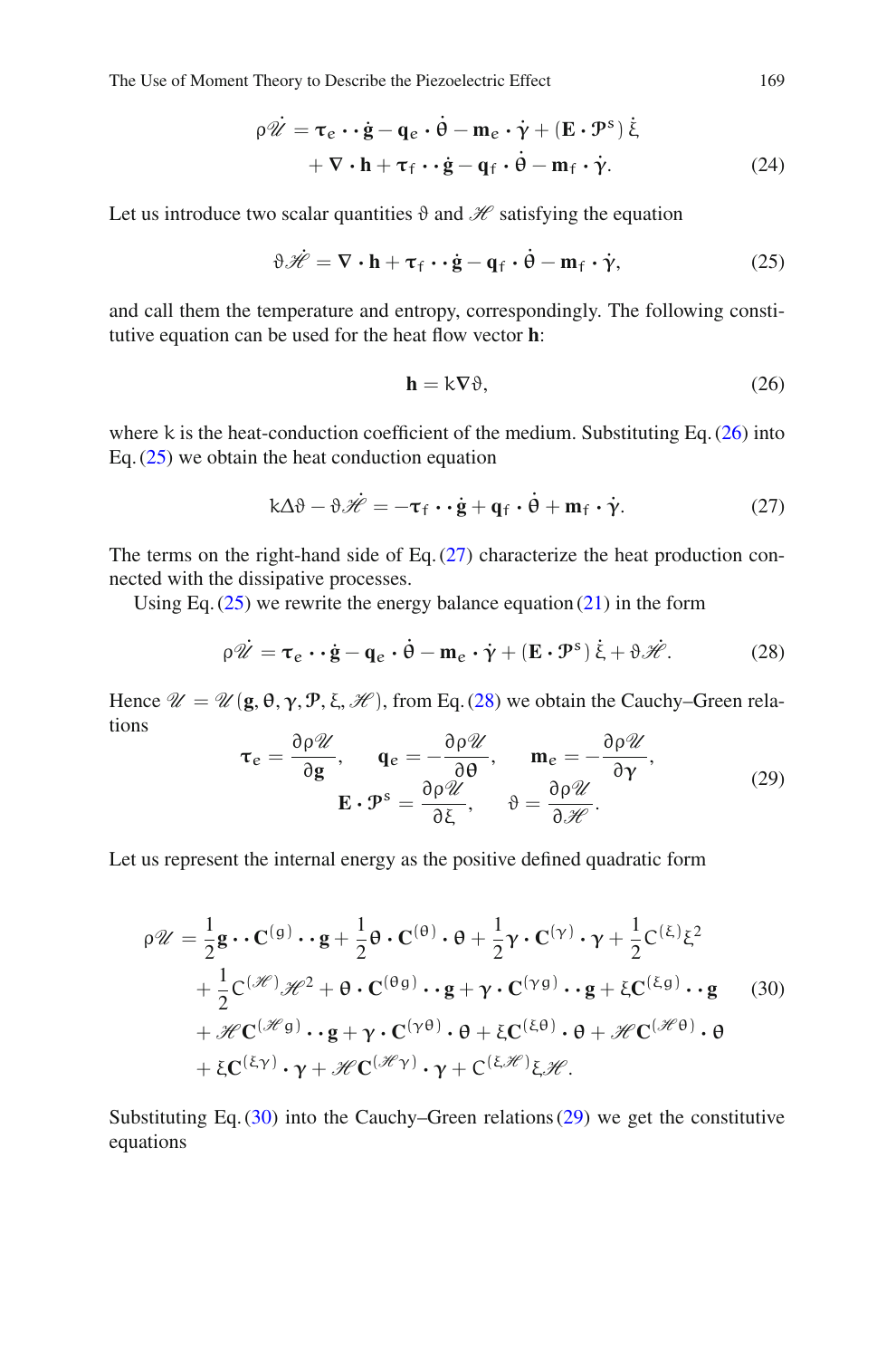<span id="page-7-0"></span>
$$
\tau_e = C^{(g)} \cdot g + \theta \cdot C^{(\theta g)} + \gamma \cdot C^{(\gamma g)} + C^{(\xi g)} \xi + C^{(\mathcal{H}g)} \mathcal{H},
$$
  
\n
$$
-q_e = C^{(\theta g)} \cdot g + C^{(\theta)} \cdot \theta + \gamma \cdot C^{(\gamma \theta)} + C^{(\xi \theta)} \xi + C^{(\mathcal{H} \theta)} \mathcal{H},
$$
  
\n
$$
-m_e = C^{(\gamma g)} \cdot g + C^{(\gamma \theta)} \cdot \theta + C^{(\gamma)} \cdot \gamma + C^{(\xi \gamma)} \xi + C^{(\mathcal{H} \gamma)} \mathcal{H},
$$
  
\n
$$
E \cdot \mathcal{P}^s = C^{(\xi g)} \cdot g + C^{(\xi \theta)} \cdot \theta + C^{(\xi \gamma)} \cdot \gamma + C^{(\xi) \xi} + C^{(\mathcal{L} \mathcal{H})} \mathcal{H},
$$
  
\n
$$
\vartheta = C^{(\mathcal{H} g)} \cdot g + C^{(\mathcal{H} \theta)} \cdot \theta + C^{(\mathcal{H} \gamma)} \cdot \gamma + C^{(\xi \mathcal{H})} \xi + C^{(\mathcal{H})} \mathcal{H}.
$$

In order to close the set of equations  $(15)$ ,  $(16)$ ,  $(20)$ ,  $(22)$ ,  $(23)$ ,  $(27)$ ,  $(31)$  the constitutive equations for the dissipative parts of force and moment stresses  $\tau_f$ ,  $\mathbf{q}_f$ , **m**<sub>f</sub> should be formulated.

### *2.4 The Simplest Theory of Polar Medium*

Now we neglect the inertia of rotation and the moment interactions, i. e. we suppose that  $J = 0$  and  $m = 0$ . Then the equation of the angular momentum balance [\(16\)](#page-4-5) takes the form

<span id="page-7-4"></span>
$$
\mathbf{q} = -\mathbf{\mathcal{P}}^{\mathbf{s}} \times \mathbf{E}.\tag{32}
$$

<span id="page-7-2"></span>Substituting Eq.  $(32)$  into the equation of momentum balance  $(15)$  we obtain

<span id="page-7-1"></span>
$$
\nabla \cdot \boldsymbol{\tau} + \frac{1}{2} \nabla \times (\boldsymbol{\mathcal{P}}^s \times \mathbf{E}) + \boldsymbol{\mathcal{P}}^s \cdot \nabla \mathbf{E} = \rho \ddot{\mathbf{u}}.
$$
 (33)

Let us neglect the dissipative and thermal effects. Then in view of Eq. [\(32\)](#page-7-1) the constitutive equations  $(31)$  take the form

$$
\boldsymbol{\tau} = \mathbf{C}^{(g)} \cdot \mathbf{g} + \boldsymbol{\theta} \cdot \mathbf{C}^{(\theta g)} + \mathbf{C}^{(\xi g)} \boldsymbol{\xi},
$$
  
\n
$$
\mathbf{\mathcal{P}}^{s} \times \mathbf{E} = \mathbf{C}^{(\theta g)} \cdot \mathbf{g} + \mathbf{C}^{(\theta)} \cdot \boldsymbol{\theta} + \mathbf{C}^{(\xi \theta)} \boldsymbol{\xi},
$$
  
\n
$$
\mathbf{E} \cdot \mathbf{\mathcal{P}}^{s} = \mathbf{C}^{(\xi g)} \cdot \mathbf{g} + \mathbf{C}^{(\xi \theta)} \cdot \boldsymbol{\theta} + \mathbf{C}^{(\xi)} \boldsymbol{\xi},
$$
\n(34)

<span id="page-7-5"></span>where index e of tensor  $\tau$  is left out since the dissipative part of this tensor is equal to zero. In view of the relation between angles  $\phi$  and  $\theta$  the expression [\(18\)](#page-5-1) takes the form

$$
\mathbf{D} = \varepsilon_0 \mathbf{E} + \xi \mathbf{P}^s + \mathbf{\theta} \times \mathbf{P}^s + \frac{1}{2} (\nabla \times \mathbf{u}) \times \mathbf{P}^s
$$
 (35)

<span id="page-7-3"></span>and the equation of electrostatics  $(20)$  is written as

$$
\nabla \cdot \left[ \varepsilon_0 \mathbf{E} + \xi \mathbf{P}^s + \mathbf{\Theta} \times \mathbf{P}^s + \frac{1}{2} \left( \nabla \times \mathbf{u} \right) \times \mathbf{P}^s \right] = 0. \tag{36}
$$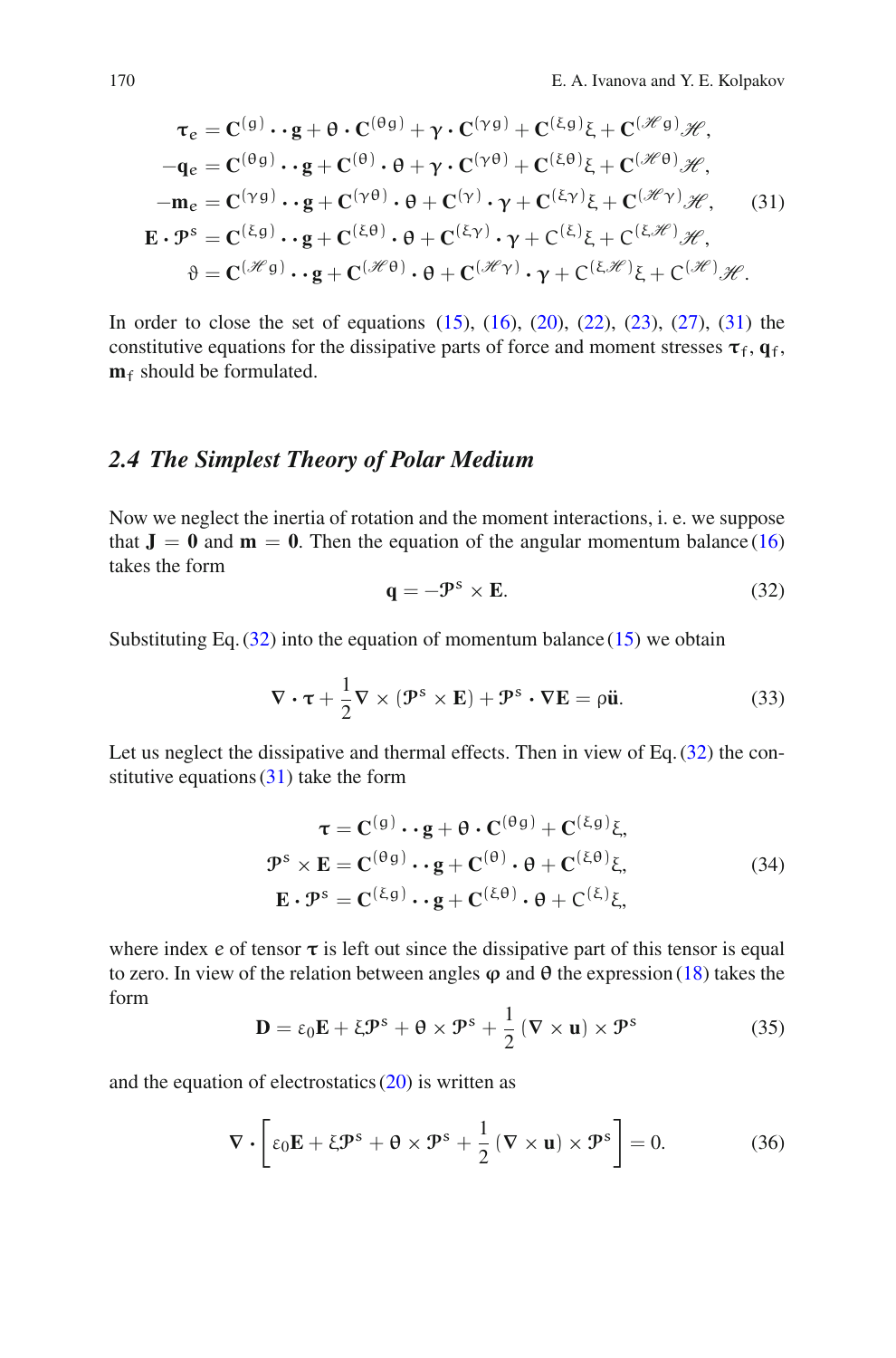Thus, the set of equations  $(33)$ – $(36)$  represents the formulation of the simplest theory of polar piezoelectric medium. Here the basic variables are the displacement vector **u**, the shear vector **θ** and the quantity ξ characterizing the dipole deformation.

#### *2.5 Comparison with the Classical Theory*

To compare Eqs. [\(33\)](#page-7-2)–[\(36\)](#page-7-3) with the equations of classical theory of piezoelectricity we should obtain the relations between **τ**, **D** and **g**, **E**. In order to do this we solve the system of second and third equations in [\(34\)](#page-7-4) with respect to **θ** and ξ. Then we substitute the obtained expressions into the first equation in Eqs. [\(34\)](#page-7-4) and into Eq. [\(35\)](#page-7-5). As a result we get

$$
\tau = \mathbf{C} \cdot \mathbf{g} - \mathbf{E} \cdot \mathbf{M}, \qquad \mathbf{D} = \mathbf{M} \cdot \mathbf{g} + \mathbf{\epsilon} \cdot \mathbf{E} - \frac{1}{2} \mathbf{\mathcal{P}}^{\mathsf{s}} \times (\nabla \times \mathbf{u}), \tag{37}
$$

<span id="page-8-0"></span>where C is the stiffness tensor; M is the tensor of piezoelectric moduli;  $\epsilon$  is the permittivity tensor. Tensors  $C, M$ ,  $\epsilon$  can be expressed in terms of the material tensors introduced above by the sufficiently complicated formulas.

<span id="page-8-1"></span>Comparison of the constitutive equations  $(37)$  and the corresponding constitutive equations of the classical theory [\[1](#page-14-0), [2\]](#page-14-1)

$$
\tau = \mathbf{C} \cdot \mathbf{g} - \mathbf{E} \cdot \mathbf{M}, \qquad \mathbf{D} = \mathbf{M} \cdot \mathbf{g} + \mathbf{\epsilon} \cdot \mathbf{E}
$$
 (38)

reveals that the constitutive equations for  $\tau$  are the same and the constitutive equations for **D** differ by the additional term which depends on the curl of displacement vector in the case of the micro-polar theory.

The equation of motion  $(33)$  differs from the classical equation of motion

$$
\nabla \cdot \boldsymbol{\tau} + \rho \mathbf{F} = \rho \ddot{\mathbf{u}}, \quad \boldsymbol{\tau} = \boldsymbol{\tau}^{\mathsf{T}} \tag{39}
$$

by the presence of two terms modelling the effect of the electric field. The equation of electrostatics has the same form [\(19\)](#page-5-6) in both theories.

## **3 Non-Polar Piezoelectric Materials**

#### *3.1 Model of the Unit Cell of Crystal Lattice*

We consider the crystal lattice with unit cells consisting of N ions which have charges  $q_i$  (see Fig. [2\)](#page-9-0). In the reference configuration the position of mass center of the cell is determined by the radius-vector **r**, the positions of ions are determined by the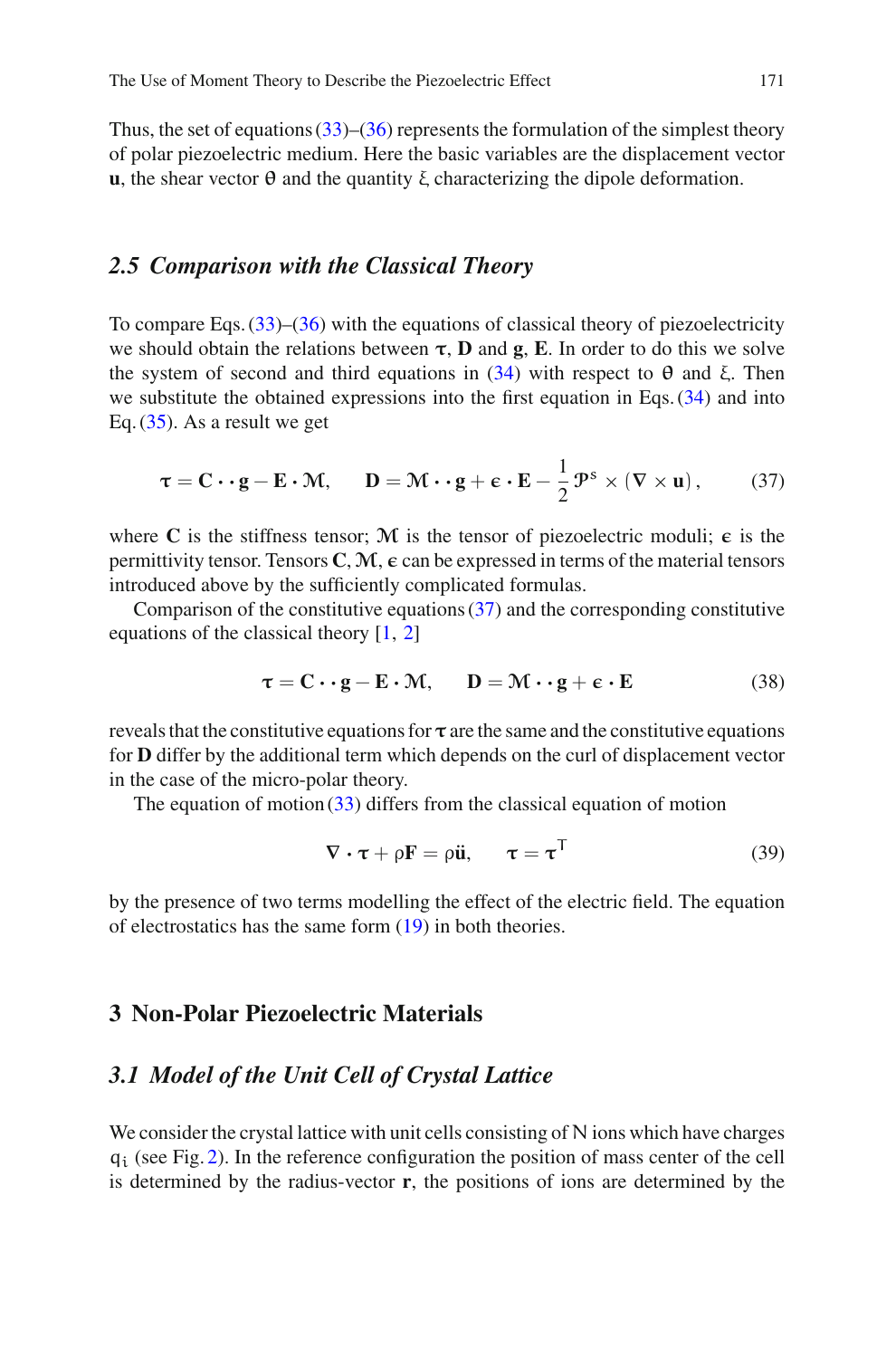<span id="page-9-0"></span>**Fig. 2** Arbitrary unit cell of *crystal lattice*



radius-vectors  $\mathbf{r}_i = \mathbf{r} + \mathbf{b}_i$ , where the radius-vectors  $\mathbf{b}_i$  determine the positions of ions relative to the mass center of the cell.

<span id="page-9-1"></span>Let us introduce the electrical characteristics of the unit cell: the total charge q, the dipole moment **d** and the quadrupole moment **Q**, which are calculated by the formulas

$$
\mathbf{q} = \sum_{i} \mathbf{q}_i, \quad \mathbf{d} = \sum_{i} \mathbf{q}_i \mathbf{b}_i, \quad \mathbf{q} = \frac{1}{2} \sum_{i} \mathbf{q}_i \mathbf{b}_i \mathbf{b}_i. \tag{40}
$$

Note that the definition of the quadrupole moment [\(40\)](#page-9-1) is not standard. Usually another definition of quadrupole moment is introduced, namely

$$
\mathbf{Q}_{*} = \sum_{i} q_{i} (3\mathbf{b}_{i}\mathbf{b}_{i} - \mathbf{b}_{i}^{2}\mathbf{I}), \qquad (41)
$$

where **I** is the unit tensor. In crystals the total charge of the unit cell is equal to zero whereas the dipole moment **d** and the quadrupole moment **Q** can be zero or non-zero depending on the type of material. It is known that if the total charge and the dipole moment are equal to zero then the quadrupole moment does not depend on the point with respect to which it is calculated. This is true for both definitions of quadrupole moment.

To describe the kinematics of the unit sell we introduce the displacement vectors of ions **u**i. Further all displacements are supposed to be small and the following representation for **u**<sup>i</sup> is used:

$$
\mathbf{u}_i = \mathbf{u} + \boldsymbol{\varphi} \times \mathbf{b}_i + \boldsymbol{\xi}_i. \tag{42}
$$

<span id="page-9-2"></span>Here **u** is the displacement vector of the center of the unit cell,  $\varphi$  is the vector of small rotation of the unit cell as a rigid body,  $\xi_i$  are variables characterizing the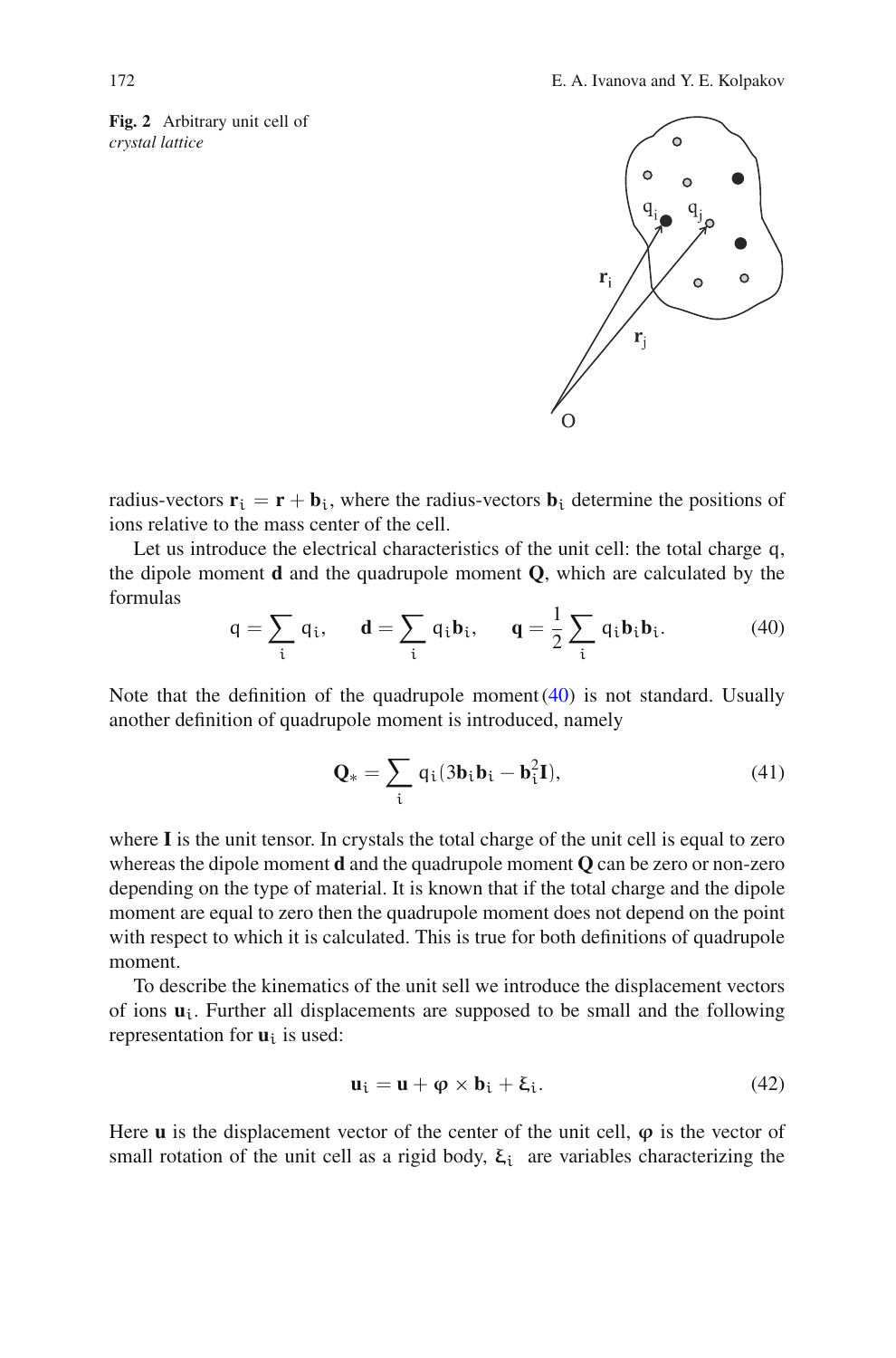deformation of the unit cell. We suppose the ion displacements associated with the deformation of the unit cell to be much less than the ion displacements connected with the movement of the cell as a rigid body. In other words, we assume that  $|\xi_i| \ll |u|$ and  $|\xi_i| \ll |\phi \times \mathbf{b}_i|$ . Let us introduce the polarization vector **p**:

$$
\mathbf{p} = \sum_{i} q_i (\boldsymbol{\varphi} \times \mathbf{b}_i + \boldsymbol{\xi}_i). \tag{43}
$$

<span id="page-10-0"></span>In view of Eq.  $(40)$  the formula  $(43)$  can be reduced to the form

$$
\mathbf{p} = \mathbf{p}_r + \mathbf{p}_d
$$
,  $\mathbf{p}_r = \boldsymbol{\varphi} \times \mathbf{d}$ ,  $\mathbf{p}_d = \sum_i q_i \xi_i$ . (44)

Here  $\mathbf{p}_r$  is the polarization due to the rotation of the unit cell, and  $\mathbf{p}_d$  is the polarization due to the deformation of the unit cell.

<span id="page-10-2"></span>Now we write the expression for the rate of the energy change due to the work of the electric field on the ions of unit cell:

$$
\dot{e} = \sum_{i} q_{i} E(\mathbf{r}_{i}) \cdot \mathbf{v}_{i}, \qquad (45)
$$

where  $\mathbf{v}_i = \dot{\mathbf{u}}_i$  is the velocity vector of the ion with the number i. Assuming that the electric field slowly varies over distances comparable with the characteristic dimensions of the unit cell we use the expansion of vector **E** in a Taylor series. Keeping the first three terms in the Taylor series we have

$$
\mathbf{E}(\mathbf{r}_{i}) \approx \mathbf{E}(\mathbf{r}) + \mathbf{b}_{i} \cdot \nabla \mathbf{E} + \frac{1}{2} \mathbf{b}_{i} \mathbf{b}_{i} \cdot \nabla \nabla \mathbf{E}.
$$
 (46)

<span id="page-10-3"></span><span id="page-10-1"></span>Using Eqs. [\(42\)](#page-9-2), [\(46\)](#page-10-1) we reduce the expression for the rate of energy change [\(45\)](#page-10-2) to the form

$$
\dot{e} \approx (\mathbf{d} \cdot \nabla \mathbf{E} + \mathbf{Q} \cdot \nabla \nabla \mathbf{E}) \cdot \dot{\mathbf{u}} + (\mathbf{d} \times \mathbf{E} + 2\mathbf{Q} \cdot \nabla \nabla \mathbf{E}) \cdot \dot{\boldsymbol{\varphi}} + \mathbf{E} \cdot \dot{\mathbf{p}}_{d}.
$$
 (47)

The formula  $(47)$  is derived in view of the fact that the total charge of the unit cell is equal to zero, and also  $|\xi_i| \ll |\mathbf{u}|$  and  $|\xi_i| \ll |\boldsymbol{\varphi} \times \mathbf{b}_i|$ .

#### *3.2 Polarization of Continuous Medium*

Now we write the analogue of Eq. [\(47\)](#page-10-3) for the continuous medium. In order to pass from the discrete model to the corresponding continuum model we use standard line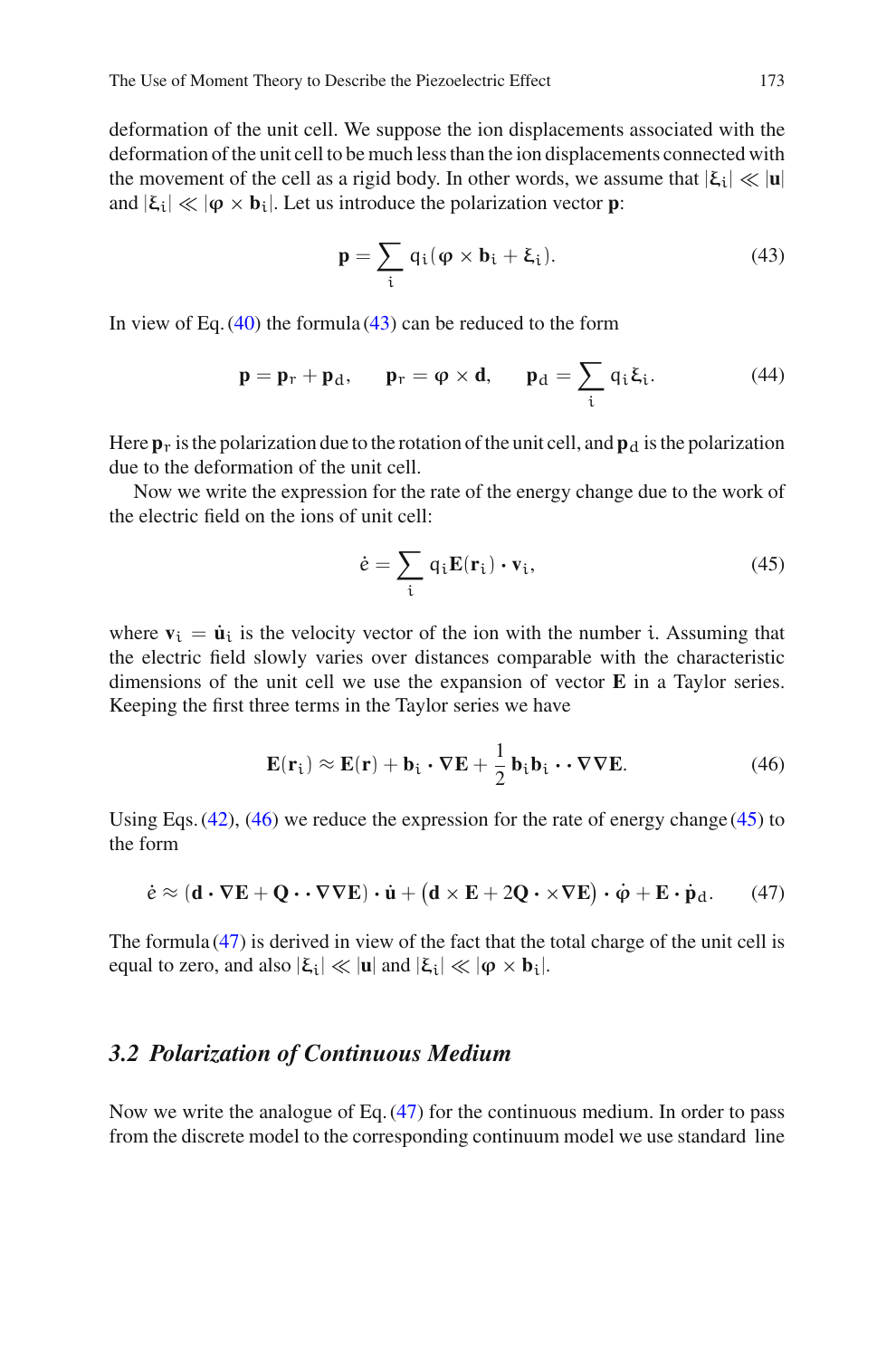of reasoning based on symmetry properties of the crystal lattice and the long-wave approximation. The description of the method can be found in [\[19\]](#page-15-9). Application of this method in the case when the rotational motion and moment interaction are taken into account is discussed in [\[20](#page-15-10)]. Thus, the continuous analogue of Eq. [\(47\)](#page-10-3) is

$$
\dot{\mathcal{E}} \approx (\mathcal{P}^s \cdot \nabla \mathbf{E} + \mathcal{Q} \cdot \cdot \nabla \nabla \mathbf{E}) \cdot \dot{\mathbf{u}} + (\mathcal{P}^s \times \mathbf{E} + 2\mathcal{Q} \cdot \times \nabla \mathbf{E}) \cdot \dot{\phi} + \mathbf{E} \cdot \dot{\mathcal{P}}^{\mathcal{P}}.
$$
 (48)

Here the parameters of the medium  $\mathcal{P}^s$  (volume density of spontaneous polarization) and **Q** (volume density of the quadrupole moments) are

$$
\mathcal{P}^{s} = \lim_{\Delta V \to 0} \frac{\sum_{k \in \Delta V} \mathbf{d}_{k}}{\Delta V}, \qquad \mathcal{Q} = \lim_{\Delta V \to 0} \frac{\sum_{k \in \Delta V} q_{k}}{\Delta V}, \tag{49}
$$

and the volume density of piezoelectric polarization  $\mathcal{P}^{\rho}$  being one of the basic variables is introduced by the formula

$$
\mathcal{P}^{\mathcal{P}} = \lim_{\Delta V \to 0} \frac{\sum_{k \in \Delta V} p_{dk}}{\Delta V}.
$$
 (50)

We suppose the electric field to be an external factor. The power of external actions per unit volume is equal to  $\rho \mathbf{F} \cdot \dot{\mathbf{u}} + \rho \mathbf{L} \cdot \dot{\phi}$ . The corresponding power of the electric field action is equal to that part of the rate of energy change  $\dot{\mathcal{E}}$  which depends on the translational velocity  $\dot{\mathbf{u}}$  and the angular velocity  $\dot{\varphi}$ . Thus, we obtain

<span id="page-11-0"></span>
$$
\rho \mathbf{F} \cdot \dot{\mathbf{u}} + \rho \mathbf{L} \cdot \dot{\phi} = (\mathcal{P}^s \cdot \nabla \mathbf{E} + \mathbf{\Omega} \cdot \mathbf{v} \nabla \mathbf{E}) \cdot \dot{\mathbf{u}} + (\mathcal{P}^s \times \mathbf{E} + 2\mathbf{\Omega} \cdot \times \nabla \mathbf{E}) \cdot \dot{\phi}.
$$
 (51)

Comparing the left-hand and the right-hand sides of Eq.  $(51)$  we conclude that the coefficient of **u** on the right-hand side of the equation can be associated with a body force and the coefficient of  $\dot{\varphi}$  on the right-hand side of the equation can be associated with a body moment:

$$
\rho \mathbf{F} = \mathcal{P}^s \cdot \nabla \mathbf{E} + \mathcal{Q} \cdot \mathcal{P} \nabla \mathbf{E}, \qquad \rho \mathbf{L} = \mathcal{P}^s \times \mathbf{E} + 2\mathcal{Q} \cdot \times \nabla \mathbf{E}. \tag{52}
$$

<span id="page-11-2"></span><span id="page-11-1"></span>In the case of non-polar piezoelectrics  $\mathcal{P}^s = \mathbf{0}$  and the expressions [\(52\)](#page-11-1) take the simpler form

<span id="page-11-3"></span>
$$
\rho \mathbf{F} = \mathbf{Q} \cdot \mathbf{v} \nabla \mathbf{E}, \qquad \rho \mathbf{L} = 2\mathbf{Q} \cdot \mathbf{x} \nabla \mathbf{E}.
$$
 (53)

The last term in Eq.  $(51)$  can be associated with the quantity  $\mathscr Q$  characterizing the energy supply from an external source that cannot be expressed in terms of the power of external forces and moments:

$$
\mathscr{Q} = \mathbf{E} \cdot \dot{\mathbf{P}}^{\mathrm{P}}.
$$
 (54)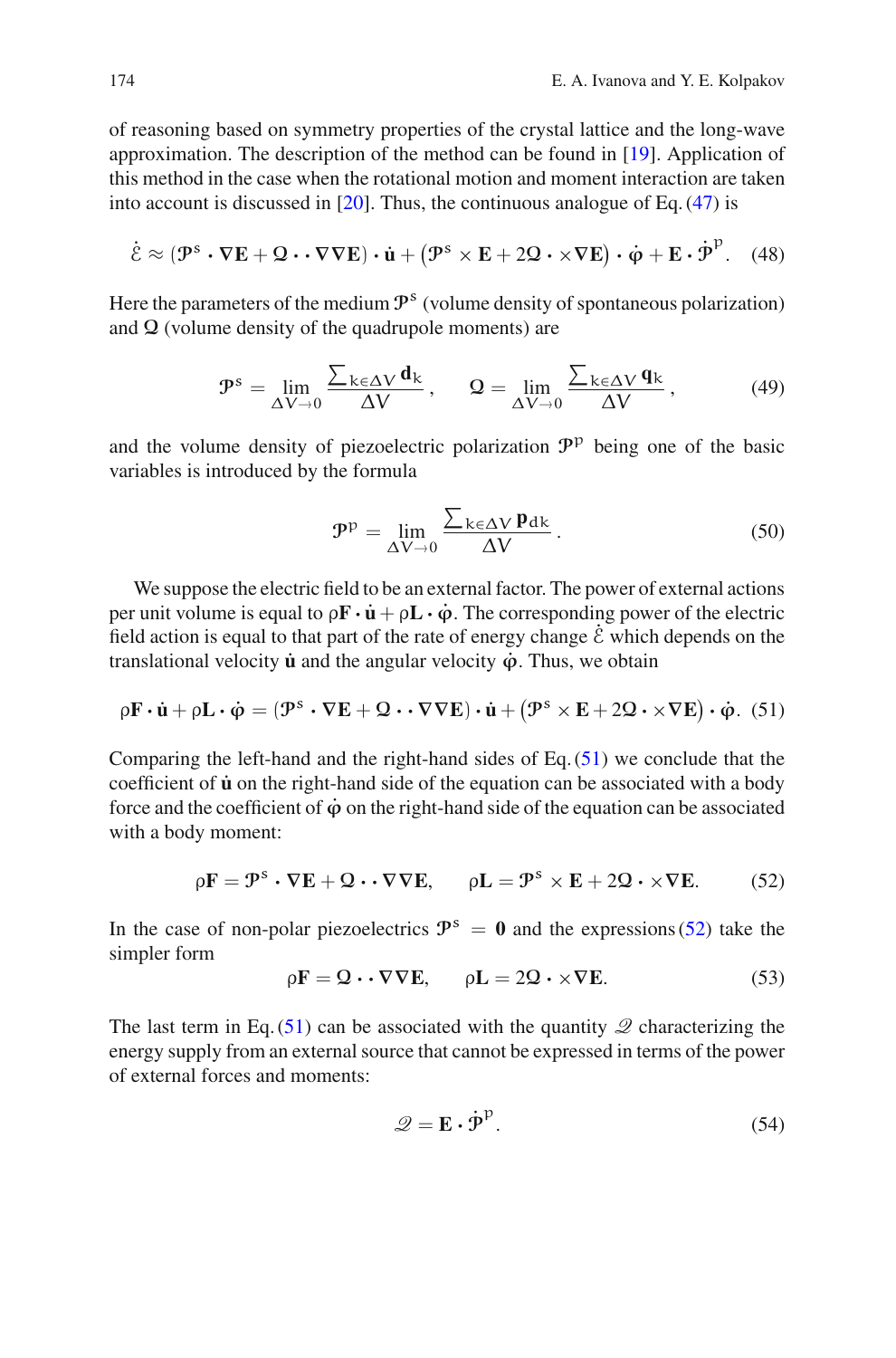## *3.3 Equations of Non-Polar Piezoelectric Medium*

In view of the expressions for external force and moment  $(53)$  the equations of motion of the non-polar piezoelectric medium in the linear approximation take the form

$$
\nabla \cdot \boldsymbol{\tau} - \frac{1}{2} \nabla \times \mathbf{q} + \Omega \cdot \nabla \nabla \mathbf{E} = \rho \ddot{\mathbf{u}},
$$
 (55)

<span id="page-12-3"></span>
$$
\nabla \times \mathbf{m} + \mathbf{q} + 2\mathbf{\Omega} \cdot \times \nabla \mathbf{E} = \rho \mathbf{J} \cdot \ddot{\boldsymbol{\varphi}}.
$$
 (56)

<span id="page-12-4"></span>Introducing electric induction vector **D** by means of Eq. [\(17\)](#page-5-0) we write the equation of electrostatics  $(19)$  as

<span id="page-12-6"></span>
$$
\nabla \cdot \left[ \varepsilon_0 \mathbf{E} + \mathcal{P}^{\mathbf{p}} \right] = 0. \tag{57}
$$

<span id="page-12-0"></span>Starting from the energy balance equation in the form of Eq.  $(21)$  and using the line of reasoning similar to those which were held in the case of polar medium we obtain the heat conduction Eq.  $(27)$  and the reduced energy balance equation

$$
\rho \dot{\mathcal{U}} = \tau_e \cdot \dot{\mathbf{g}} - \mathbf{q}_e \cdot \dot{\theta} - \mathbf{m}_e \cdot \dot{\gamma} + \mathbf{E} \cdot \dot{\mathcal{P}}^{\mathcal{P}} + \vartheta \dot{\mathcal{H}}.
$$
 (58)

Note that Eq.  $(58)$  is derived in view of the expression  $(54)$  for the rate of energy supply from an external source. The Cauchy–Green relations which follow from Eq.  $(58)$  are

<span id="page-12-2"></span>
$$
\tau_e = \frac{\partial \rho \mathscr{U}}{\partial g}, \quad q_e = -\frac{\partial \rho \mathscr{U}}{\partial \theta}, \quad m_e = -\frac{\partial \rho \mathscr{U}}{\partial \gamma}, \quad E = \frac{\partial \rho \mathscr{U}}{\partial \mathcal{P}^p}, \quad \vartheta = \frac{\partial \rho \mathscr{U}}{\partial \mathscr{H}}. \quad (59)
$$

The internal energy is assumed to be the positive defined quadratic form

$$
\rho \mathscr{U} = \frac{1}{2} \mathbf{g} \cdot \mathbf{C}^{(g)} \cdot \mathbf{g} + \frac{1}{2} \theta \cdot \mathbf{C}^{(\theta)} \cdot \theta + \frac{1}{2} \gamma \cdot \mathbf{C}^{(\gamma)} \cdot \gamma + \frac{1}{2} \mathcal{P}^{\mathbf{p}} \cdot \mathbf{C}^{(\mathbf{p})} \cdot \mathcal{P}^{\mathbf{p}} + \frac{1}{2} \mathbf{C}^{(\mathcal{H})} \mathcal{H}^{2} + \theta \cdot \mathbf{C}^{(\theta g)} \cdot \mathbf{g} + \gamma \cdot \mathbf{C}^{(\gamma g)} \cdot \mathbf{g} + \mathcal{P}^{\mathbf{p}} \cdot \mathbf{C}^{(\mathbf{p}_g)} \cdot \mathbf{g} + \mathcal{H} \mathbf{C}^{(\mathcal{H}g)} \cdot \mathbf{g} + \gamma \cdot \mathbf{C}^{(\gamma \theta)} \cdot \theta + \theta \cdot \mathbf{C}^{(\theta \mathbf{p})} \cdot \mathcal{P}^{\mathbf{p}} + \mathcal{H} \mathbf{C}^{(\mathcal{H} \theta)} \cdot \theta + \mathcal{P}^{\mathbf{p}} \cdot \mathbf{C}^{(\mathbf{p}_\gamma)} \cdot \gamma + \mathcal{H} \mathbf{C}^{(\mathcal{H} \gamma)} \cdot \gamma + \mathcal{H} \mathbf{C}^{(\mathcal{H} \mathbf{p})} \cdot \mathcal{P}^{\mathbf{p}}.
$$
\n(60)

Substituting Eq.  $(60)$  into the Cauchy–Green relations  $(59)$  we get

<span id="page-12-5"></span><span id="page-12-1"></span>
$$
\tau_e = C^{(g)} \cdot g + \theta \cdot C^{(\theta g)} + \gamma \cdot C^{(\gamma g)} + \mathcal{P}^p \cdot C^{(\mathcal{P}g)} + C^{(\mathcal{H}g)} \mathcal{H},
$$
  
\n
$$
-q_e = C^{(\theta g)} \cdot g + C^{(\theta)} \cdot \theta + \gamma \cdot C^{(\gamma \theta)} + C^{(\theta \mathcal{P})} \cdot \mathcal{P}^p + C^{(\mathcal{H} \theta)} \mathcal{H},
$$
  
\n
$$
-m_e = C^{(\gamma g)} \cdot g + C^{(\gamma \theta)} \cdot \theta + C^{(\gamma)} \cdot \gamma + \mathcal{P}^p \cdot C^{(\mathcal{P} \gamma)} + C^{(\mathcal{H} \gamma)} \mathcal{H},
$$
\n(61)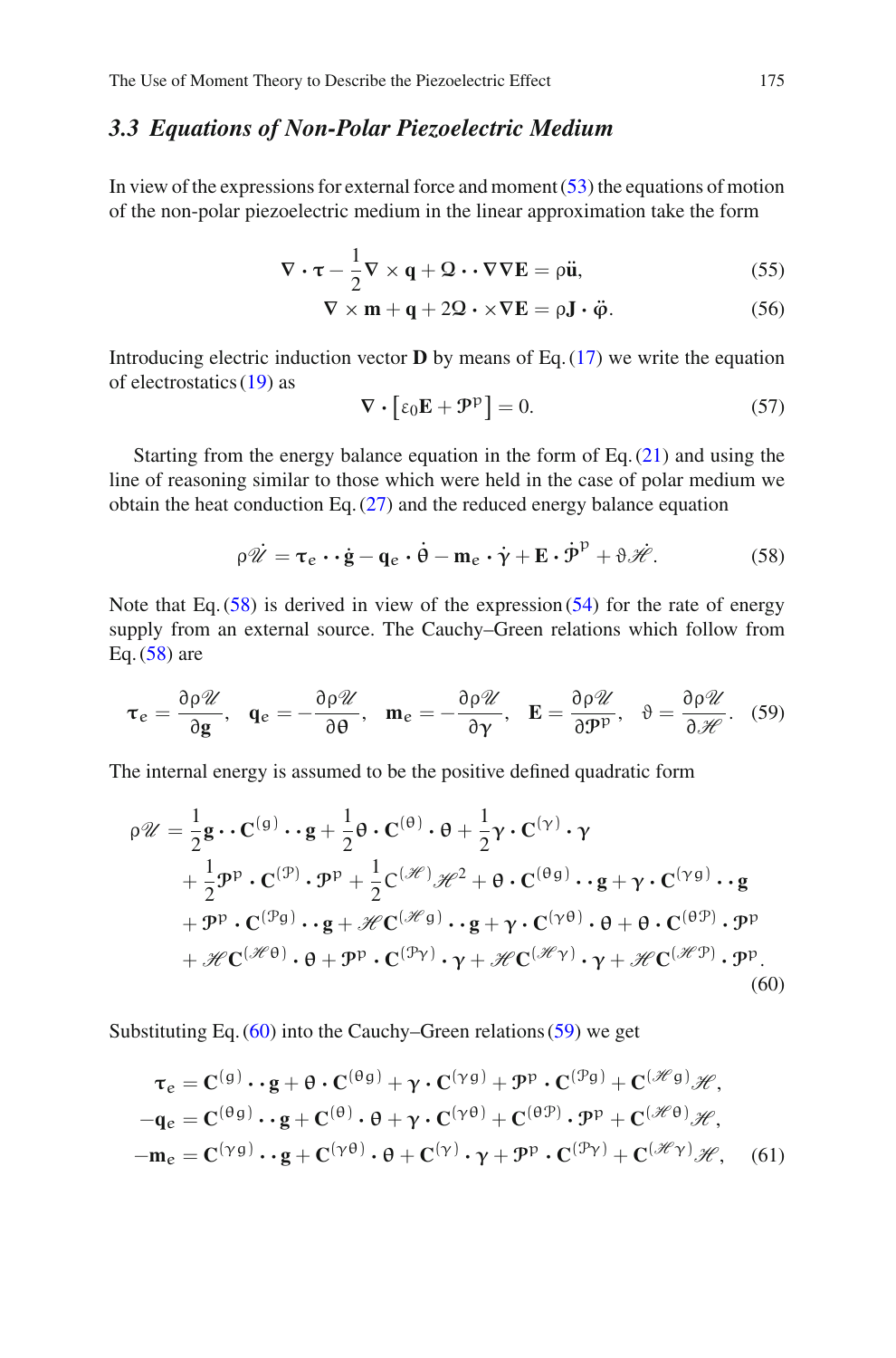$$
\mathbf{E} = \mathbf{C}^{(\mathcal{P}g)} \cdot \mathbf{g} + \mathbf{\theta} \cdot \mathbf{C}^{(\theta\mathcal{P})} + \mathbf{C}^{(\mathcal{P}\gamma)} \cdot \mathbf{\gamma} + \mathbf{C}^{(\mathcal{P})} \cdot \mathbf{\mathcal{P}}^{\mathbf{p}} + \mathbf{C}^{(\mathcal{H}\mathcal{P})} \mathcal{H},
$$
  

$$
\vartheta = \mathbf{C}^{(\mathcal{H}g)} \cdot \mathbf{g} + \mathbf{C}^{(\mathcal{H}\theta)} \cdot \mathbf{\theta} + \mathbf{C}^{(\mathcal{H}\gamma)} \cdot \mathbf{\gamma} + \mathbf{C}^{(\mathcal{H}\mathcal{P})} \cdot \mathbf{\mathcal{P}}^{\mathbf{p}} + \mathbf{C}^{(\mathcal{H})} \mathcal{H}.
$$

In order to close the set of equations  $(22)$ ,  $(23)$ ,  $(27)$ ,  $(55)$ – $(57)$ ,  $(61)$  the constitutive equations for the dissipative parts of force and moment stresses  $\tau_f$ ,  $\mathbf{q}_f$ ,  $\mathbf{m}_f$  should be formulated.

#### *3.4 Comparison with the Classical Theory*

<span id="page-13-0"></span>To compare the theory stated above with the classical theory of piezoelectricity we leave out the thermal effects and moment interactions and neglect the inertia of rotation. Since  $\mu = 0$ ,  $J = 0$  the angular momentum balance equation [\(56\)](#page-12-6) takes the form

$$
\mathbf{q} = -2\mathbf{Q} \cdot \times \nabla \mathbf{E}.\tag{62}
$$

<span id="page-13-2"></span>In view of Eq.  $(62)$  the momentum balance equation  $(55)$  is reduced to the form

<span id="page-13-1"></span>
$$
\nabla \cdot \tau + \Omega \cdot \nabla \nabla \cdot \mathbf{E} = \rho \ddot{\mathbf{u}}.
$$
 (63)

In view of the foregoing assumptions the constitutive equations  $(61)$  can be rewritten as

$$
\tau = \mathbf{C}^{(g)} \cdot \mathbf{g} + \theta \cdot \mathbf{C}^{(\theta g)} + \mathcal{P}^{\mathbf{p}} \cdot \mathbf{C}^{(\mathbf{p}_g)},
$$
  
\n
$$
-\mathbf{q} = \mathbf{C}^{(\theta g)} \cdot \mathbf{g} + \mathbf{C}^{(\theta)} \cdot \theta + \mathbf{C}^{(\theta \mathbf{p})} \cdot \mathcal{P}^{\mathbf{p}},
$$
  
\n
$$
\mathbf{E} = \mathbf{C}^{(\mathbf{p})} \cdot \mathcal{P}^{\mathbf{p}} + \mathbf{C}^{(\mathbf{p}_g)} \cdot \mathbf{g} + \theta \cdot \mathbf{C}^{(\theta \mathbf{p})},
$$
\n(64)

where indices e of tensor  $\tau$  and vector **q** are left out because the dissipative part of these tensors are equal to zero. Further two versions of the simplified theory are considered.

*Variant 1.* We suppose that the shear strain  $\theta$  is equal to zero, but the corresponding part of the stress tensor determined by vector **q** is a finite quantity. Then the constitutive equations [\(64\)](#page-13-1) take the simpler form. In view of Eq. [\(17\)](#page-5-0) the obtained constitutive equations can be reduced to Eq.  $(38)$  where tensors **C**, **M**, **e** are expressed in terms of the material tensors introduced above. Thus the first variant of the simplified theory is the set of equations of piezoelectricity  $(19)$ ,  $(38)$ ,  $(63)$  which differs from the classical one only by the term **Q·∇∇ ·E** in the equation of motion [\(63\)](#page-13-2). Substituting the first equation in Eq.  $(38)$  into Eq.  $(63)$  we obtain

$$
\nabla \cdot (\mathbf{C} \cdot \mathbf{g}) - \nabla \mathbf{E} \cdot \mathbf{M} + \mathbf{Q} \cdot \nabla \nabla \cdot \mathbf{E} = \rho \ddot{\mathbf{u}}.
$$
 (65)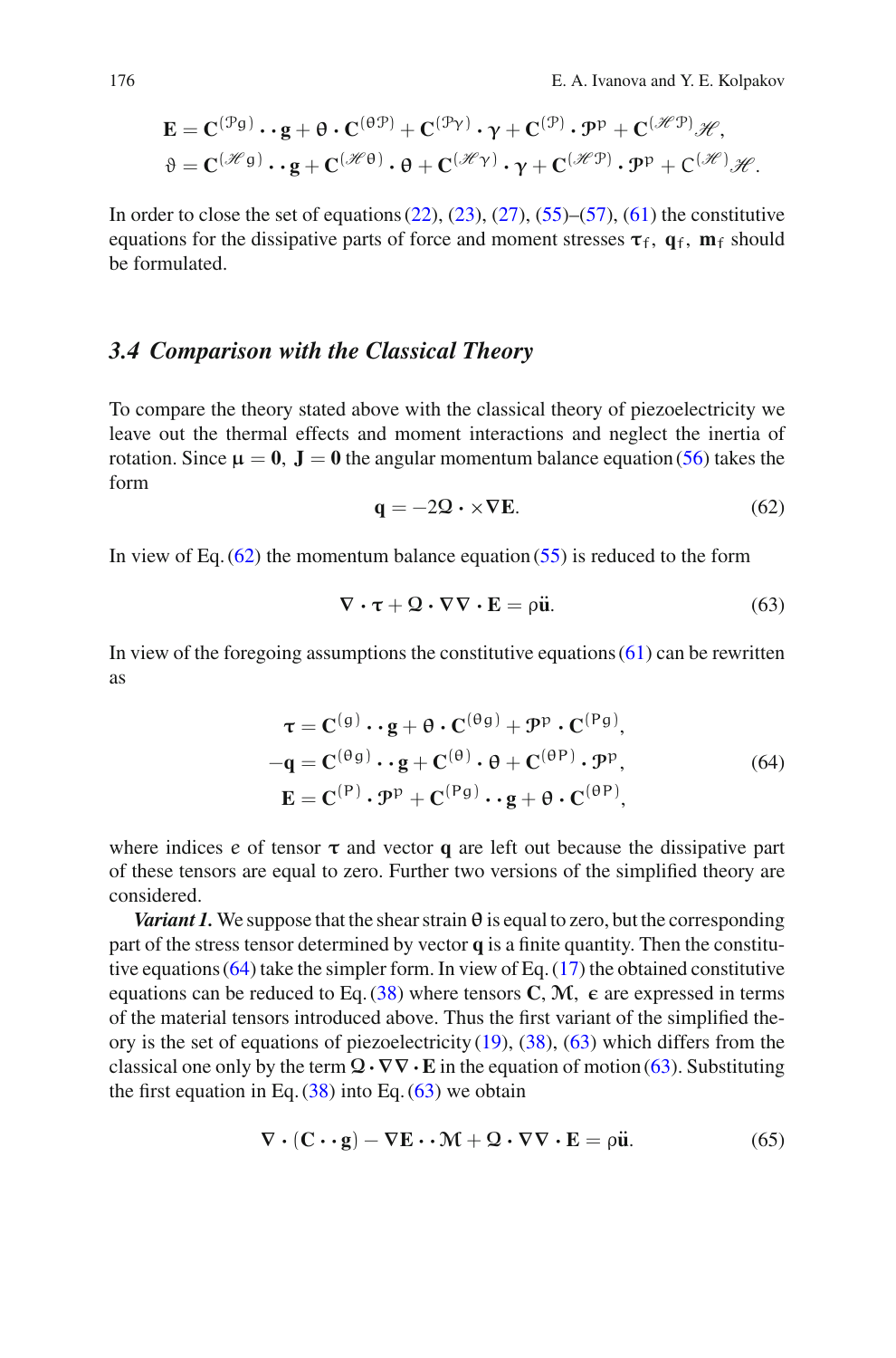In the case of long-wave processes the contribution of the term  $\mathbf{Q} \cdot \nabla \nabla \cdot \mathbf{E}$  is small compared to the contribution of the term **∇E··M**. However, in the case of short-wave processes the contribution of the term **Q · ∇∇ · E** can be significant.

<span id="page-14-4"></span>*Variant 2.* The case when  $\theta \neq 0$  is considered. By the simple transformations in view of Eqs.  $(17)$ ,  $(62)$  the constitutive equations  $(64)$  are reduced to the form

$$
\tau = \mathbf{C} \cdot \mathbf{g} - \mathbf{E} \cdot \mathbf{M} + \mathbf{N} \cdot \mathbf{V} \mathbf{E}, \qquad \mathbf{D} = \mathbf{M} \cdot \mathbf{g} + \mathbf{\epsilon} \cdot \mathbf{E} - \mathbf{\epsilon} \cdot \mathbf{V} \mathbf{E}. \tag{66}
$$

Here tensors  $C, M, N, \epsilon, \epsilon$  can be expressed in terms of the material tensors introduced above by the complicated formulas. It is easy to see that the constitutive equations [\(66\)](#page-14-4) differ from the classical ones by the terms containing **∇E**. Now it is impossible to quantify the contribution of these terms since to determine the tensors **N** and **ε** the physical experiments should be carried out. However, it is clear that in the case of short-wave processes the relative contribution of the terms containing **∇E** is greater than in the case of long-wave processes.

#### **4 Conclusion**

Above two micro-polar theories of piezoelectricity based on the continuum with internal degrees of freedom are considered. One of these theories describes the polar piezoelectric materials, and the other describes the non-polar materials. In contrast to the classical theory where the constitutive equations establish the relations between the electric field vector **E** and the electric induction vector **D**, in the proposed micropolar theories the constitutive equations relate the electric field vector **E** and the polarization vector  $\mathcal{P}^p$ . It is proved that under certain simplifying assumptions the proposed theories of piezoelectricity pass into the quasi-classical ones. The quasiclassical theories differ from the classical theory of piezoelectricity by the presence of additional terms of piezoelectric nature in the equations of motion and the constitutive equations.

**Acknowledgments** The work was supported by the grant of RFBR N 12-01-00815-a.

#### **References**

- <span id="page-14-0"></span>1. Cady, W.G.: Piezoelectricity: An Introduction to the Theory and Applications of Electromechanical Phenomena in Crystals. Dover Publications, New York (1964)
- <span id="page-14-1"></span>2. Tiersten, H.F.: Linear Piezoelectric Plate Vibrations. Plenum Press, New York (1969)
- <span id="page-14-2"></span>3. Kolpakov, J.E., Zhilin, P.A.: Generalized continuum and linear theory of piezoelectric materials. In: Proceedings of XXIX Summer School-Conference "Advanced Problems in Mechanics", pp. 364–375. St. Petersburg (2002)
- <span id="page-14-3"></span>4. Eringen, A.C., Maugin, G.A.: Electrodynamics of Continua, vol. 1. Springer, New York (1990)